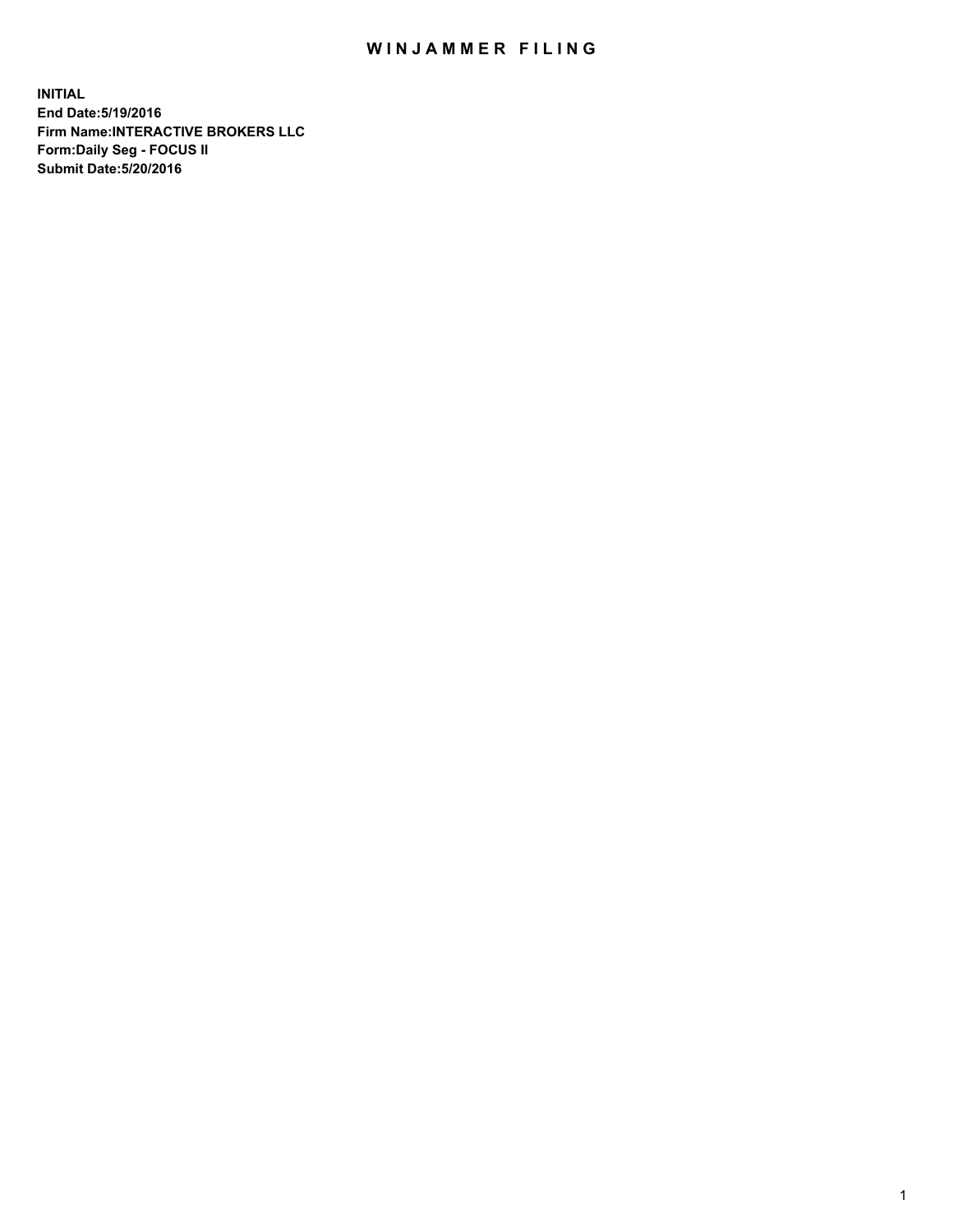## **INITIAL End Date:5/19/2016 Firm Name:INTERACTIVE BROKERS LLC Form:Daily Seg - FOCUS II Submit Date:5/20/2016 Daily Segregation - Cover Page**

| Name of Company<br><b>Contact Name</b><br><b>Contact Phone Number</b><br><b>Contact Email Address</b>                                                                                                                                                                                                                          | <b>INTERACTIVE BROKERS LLC</b><br><b>Alex Parker</b><br>203-618-7738<br>aparker@interactivebrokers.com |
|--------------------------------------------------------------------------------------------------------------------------------------------------------------------------------------------------------------------------------------------------------------------------------------------------------------------------------|--------------------------------------------------------------------------------------------------------|
| FCM's Customer Segregated Funds Residual Interest Target (choose one):<br>a. Minimum dollar amount: ; or<br>b. Minimum percentage of customer segregated funds required:%; or<br>c. Dollar amount range between: and; or<br>d. Percentage range of customer segregated funds required between:% and%.                          | <u>0</u><br>155,000,000 245,000,000<br><u>0 0</u>                                                      |
| FCM's Customer Secured Amount Funds Residual Interest Target (choose one):<br>a. Minimum dollar amount: ; or<br>b. Minimum percentage of customer secured funds required:% ; or<br>c. Dollar amount range between: and; or<br>d. Percentage range of customer secured funds required between:% and%.                           | <u>0</u><br>80,000,000 120,000,000<br><u>00</u>                                                        |
| FCM's Cleared Swaps Customer Collateral Residual Interest Target (choose one):<br>a. Minimum dollar amount: ; or<br>b. Minimum percentage of cleared swaps customer collateral required:% ; or<br>c. Dollar amount range between: and; or<br>d. Percentage range of cleared swaps customer collateral required between:% and%. | <u>0</u><br>0 <sub>0</sub><br>0 <sub>0</sub>                                                           |

Attach supporting documents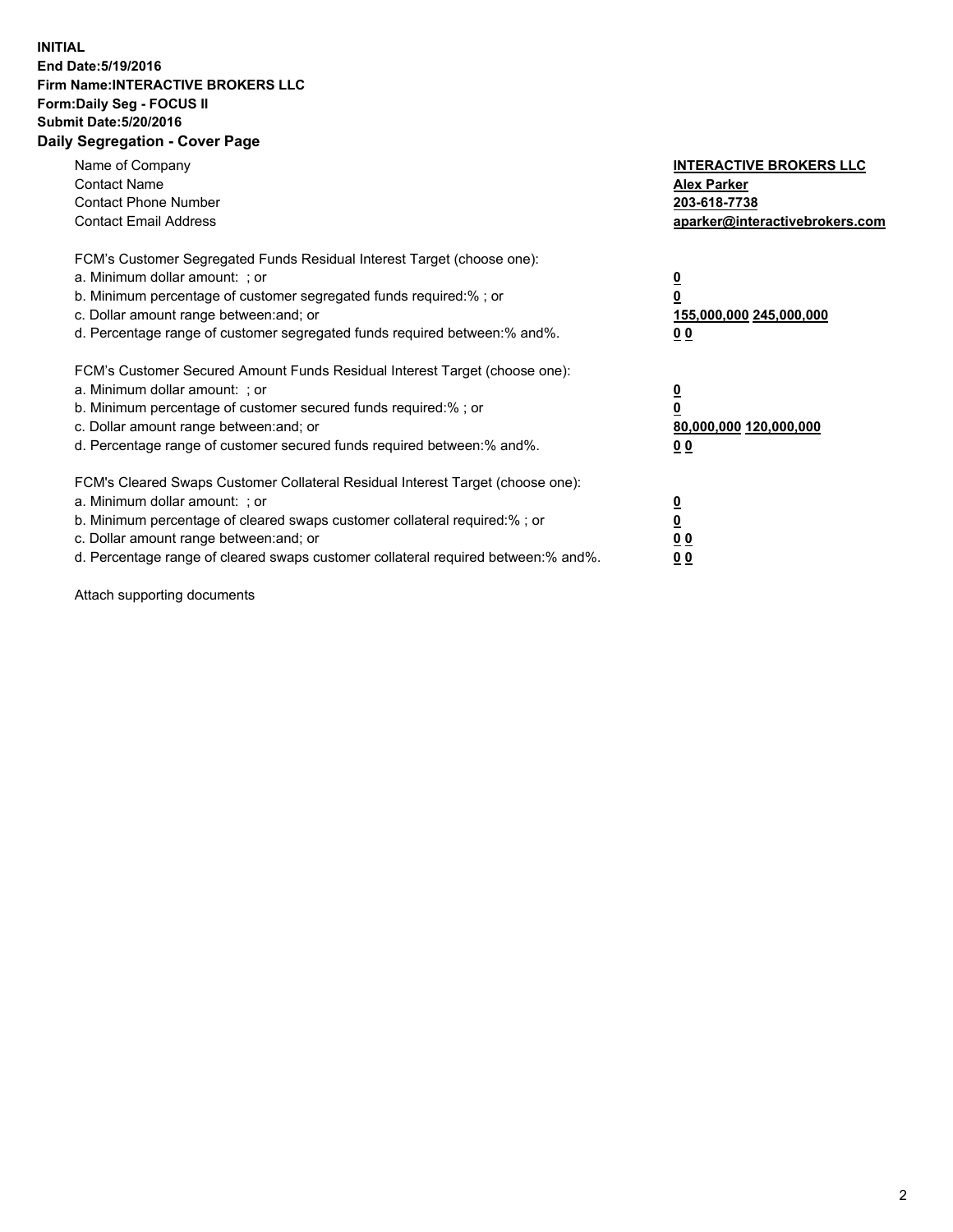## **INITIAL End Date:5/19/2016 Firm Name:INTERACTIVE BROKERS LLC Form:Daily Seg - FOCUS II Submit Date:5/20/2016 Daily Segregation - Secured Amounts**

|     | Daily Ocglegation - Occuled Amounts                                                                        |                                  |
|-----|------------------------------------------------------------------------------------------------------------|----------------------------------|
|     | Foreign Futures and Foreign Options Secured Amounts                                                        |                                  |
|     | Amount required to be set aside pursuant to law, rule or regulation of a foreign                           | $0$ [7305]                       |
|     | government or a rule of a self-regulatory organization authorized thereunder                               |                                  |
| 1.  | Net ledger balance - Foreign Futures and Foreign Option Trading - All Customers                            |                                  |
|     | A. Cash                                                                                                    | 278, 262, 729 [7315]             |
|     | B. Securities (at market)                                                                                  | $0$ [7317]                       |
| 2.  | Net unrealized profit (loss) in open futures contracts traded on a foreign board of trade                  | 5,442,950 [7325]                 |
| 3.  | Exchange traded options                                                                                    |                                  |
|     | a. Market value of open option contracts purchased on a foreign board of trade                             | 88,232 [7335]                    |
|     | b. Market value of open contracts granted (sold) on a foreign board of trade                               | -32,034 [7337]                   |
| 4.  | Net equity (deficit) (add lines 1. 2. and 3.)                                                              | 283,761,877 [7345]               |
| 5.  | Account liquidating to a deficit and account with a debit balances - gross amount                          | 930,717 [7351]                   |
|     | Less: amount offset by customer owned securities                                                           | 0 [7352] <b>930,717</b> [7354]   |
| 6.  | Amount required to be set aside as the secured amount - Net Liquidating Equity                             | 284,692,594 [7355]               |
|     | Method (add lines 4 and 5)                                                                                 |                                  |
| 7.  | Greater of amount required to be set aside pursuant to foreign jurisdiction (above) or line                | 284,692,594 [7360]               |
|     | 6.                                                                                                         |                                  |
|     | FUNDS DEPOSITED IN SEPARATE REGULATION 30.7 ACCOUNTS                                                       |                                  |
| 1.  | Cash in banks                                                                                              |                                  |
|     | A. Banks located in the United States                                                                      | $0$ [7500]                       |
|     | B. Other banks qualified under Regulation 30.7                                                             | 0 [7520] 0 [7530]                |
| 2.  | Securities                                                                                                 |                                  |
|     | A. In safekeeping with banks located in the United States                                                  | 346,502,149 [7540]               |
|     | B. In safekeeping with other banks qualified under Regulation 30.7                                         | 0 [7560] 346,502,149 [7570]      |
| 3.  | Equities with registered futures commission merchants                                                      |                                  |
|     | A. Cash                                                                                                    | $0$ [7580]                       |
|     | <b>B.</b> Securities                                                                                       | $0$ [7590]                       |
|     | C. Unrealized gain (loss) on open futures contracts                                                        | $0$ [7600]                       |
|     | D. Value of long option contracts                                                                          | $0$ [7610]                       |
|     | E. Value of short option contracts                                                                         | 0 [7615] 0 [7620]                |
| 4.  | Amounts held by clearing organizations of foreign boards of trade                                          |                                  |
|     | A. Cash                                                                                                    | $0$ [7640]                       |
|     | <b>B.</b> Securities                                                                                       | $0$ [7650]                       |
|     | C. Amount due to (from) clearing organization - daily variation                                            | $0$ [7660]                       |
|     | D. Value of long option contracts                                                                          | $0$ [7670]                       |
|     | E. Value of short option contracts                                                                         | 0 [7675] 0 [7680]                |
| 5.  | Amounts held by members of foreign boards of trade                                                         |                                  |
|     | A. Cash                                                                                                    | 62,832,505 [7700]                |
|     | <b>B.</b> Securities                                                                                       | $0$ [7710]                       |
|     | C. Unrealized gain (loss) on open futures contracts                                                        | 2,133,158 [7720]                 |
|     | D. Value of long option contracts                                                                          | 88,232 [7730]                    |
|     | E. Value of short option contracts                                                                         | -32,034 [7735] 65,021,861 [7740] |
| 6.  | Amounts with other depositories designated by a foreign board of trade                                     | 0 [7760]                         |
| 7.  | Segregated funds on hand                                                                                   | $0$ [7765]                       |
| 8.  | Total funds in separate section 30.7 accounts                                                              | 411,524,010 [7770]               |
| 9.  | Excess (deficiency) Set Aside for Secured Amount (subtract line 7 Secured Statement<br>Page 1 from Line 8) | 126,831,416 [7380]               |
| 10. | Management Target Amount for Excess funds in separate section 30.7 accounts                                | 80,000,000 [7780]                |
| 11. | Excess (deficiency) funds in separate 30.7 accounts over (under) Management Target                         | 46,831,416 [7785]                |
|     |                                                                                                            |                                  |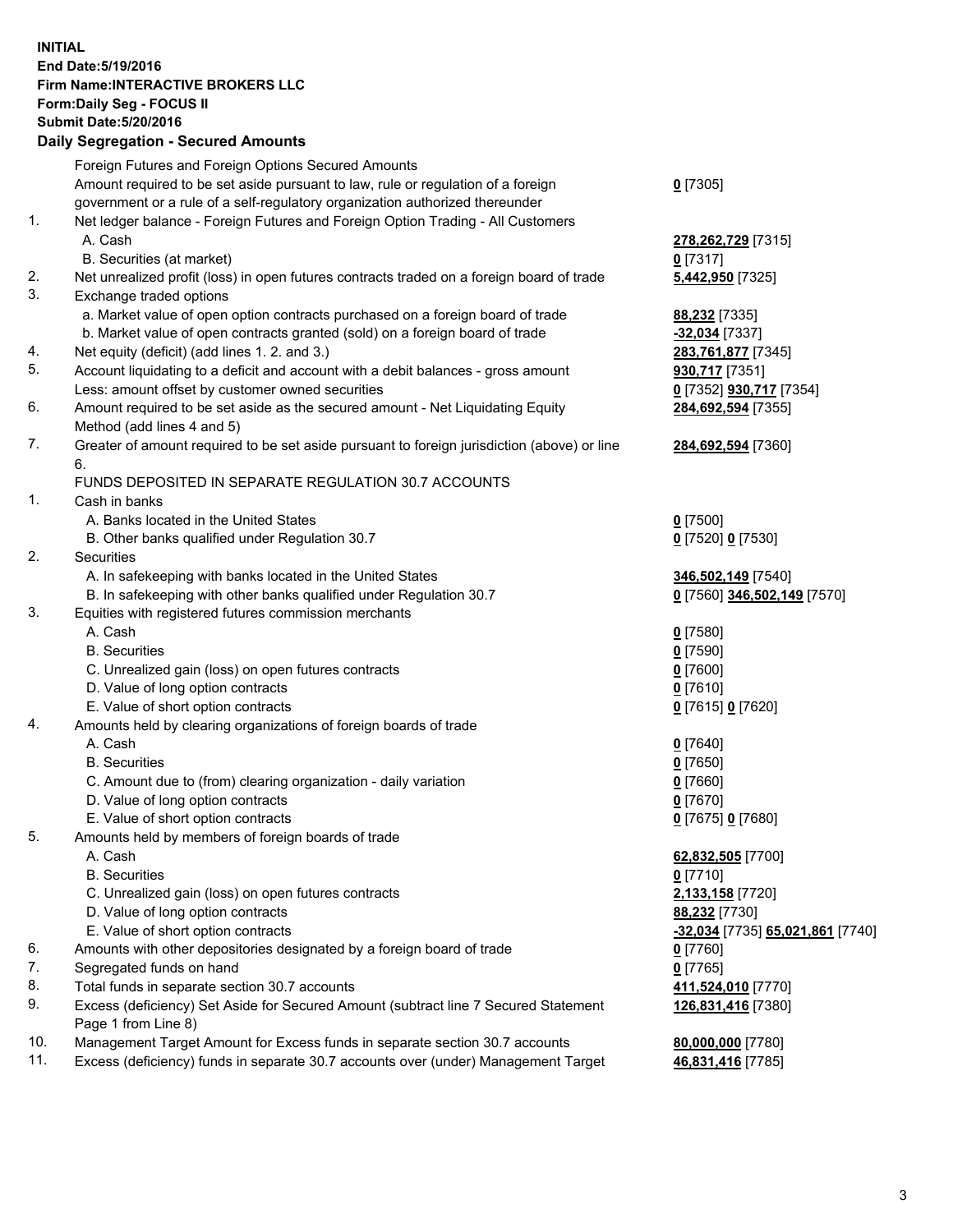**INITIAL End Date:5/19/2016 Firm Name:INTERACTIVE BROKERS LLC Form:Daily Seg - FOCUS II Submit Date:5/20/2016 Daily Segregation - Segregation Statement** SEGREGATION REQUIREMENTS(Section 4d(2) of the CEAct) 1. Net ledger balance A. Cash **2,793,141,879** [7010] B. Securities (at market) **0** [7020] 2. Net unrealized profit (loss) in open futures contracts traded on a contract market **54,794,314** [7030] 3. Exchange traded options A. Add market value of open option contracts purchased on a contract market **134,339,488** [7032] B. Deduct market value of open option contracts granted (sold) on a contract market **-198,954,526** [7033] 4. Net equity (deficit) (add lines 1, 2 and 3) **2,783,321,155** [7040] 5. Accounts liquidating to a deficit and accounts with debit balances - gross amount **116,003** [7045] Less: amount offset by customer securities **0** [7047] **116,003** [7050] 6. Amount required to be segregated (add lines 4 and 5) **2,783,437,158** [7060] FUNDS IN SEGREGATED ACCOUNTS 7. Deposited in segregated funds bank accounts A. Cash **194,180,665** [7070] B. Securities representing investments of customers' funds (at market) **1,762,586,953** [7080] C. Securities held for particular customers or option customers in lieu of cash (at market) **0** [7090] 8. Margins on deposit with derivatives clearing organizations of contract markets A. Cash **180,610,146** [7100] B. Securities representing investments of customers' funds (at market) **919,527,166** [7110] C. Securities held for particular customers or option customers in lieu of cash (at market) **0** [7120] 9. Net settlement from (to) derivatives clearing organizations of contract markets **-13,116,940** [7130] 10. Exchange traded options A. Value of open long option contracts **134,341,799** [7132] B. Value of open short option contracts **-198,956,254** [7133] 11. Net equities with other FCMs A. Net liquidating equity **0** [7140] B. Securities representing investments of customers' funds (at market) **0** [7160] C. Securities held for particular customers or option customers in lieu of cash (at market) **0** [7170] 12. Segregated funds on hand **0** [7150] 13. Total amount in segregation (add lines 7 through 12) **2,979,173,535** [7180] 14. Excess (deficiency) funds in segregation (subtract line 6 from line 13) **195,736,377** [7190] 15. Management Target Amount for Excess funds in segregation **155,000,000** [7194] 16. Excess (deficiency) funds in segregation over (under) Management Target Amount Excess **40,736,377** [7198]